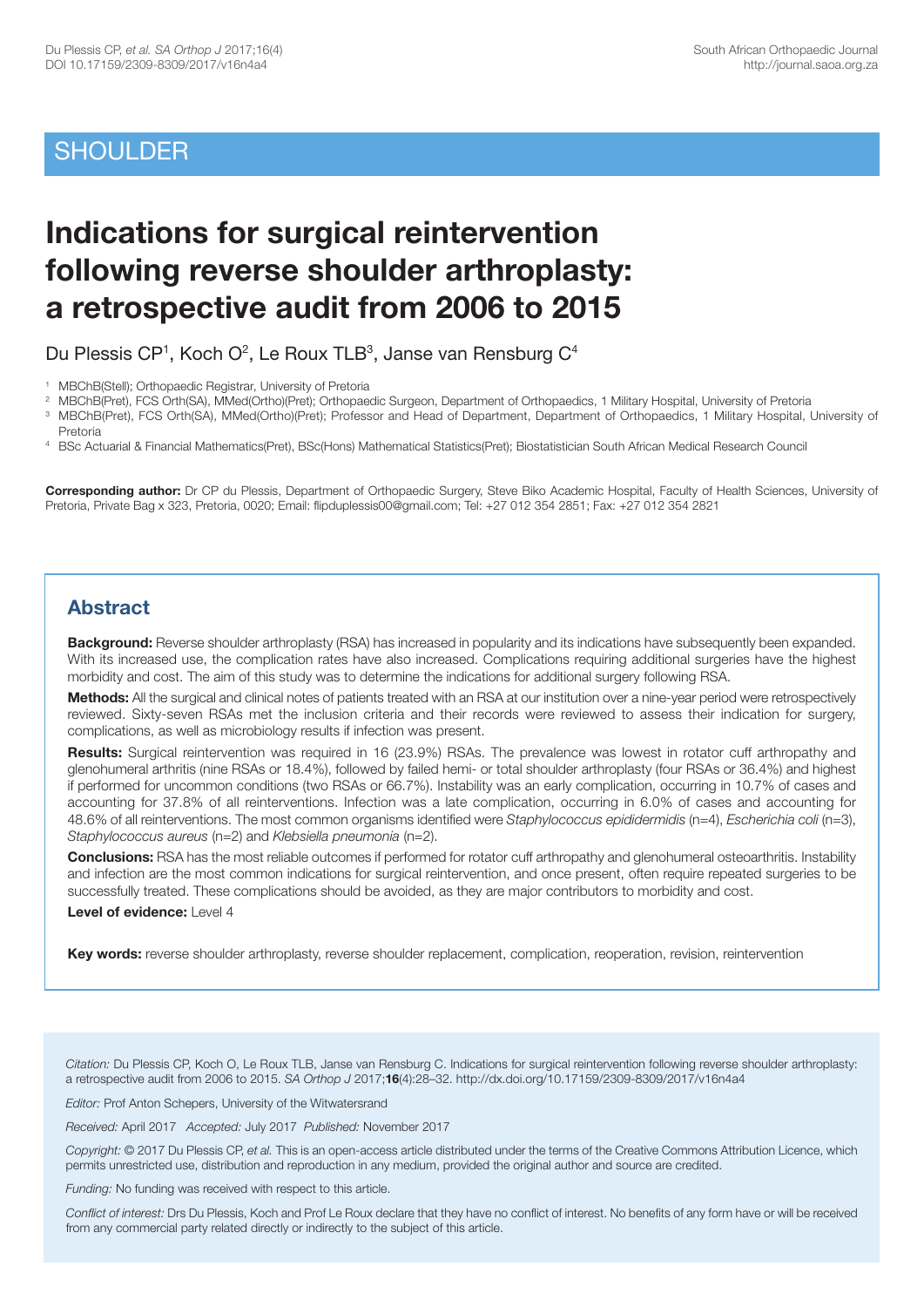### **Introduction**

The French surgeon, Dr Jules-Émile Péan, performed the first shoulder arthroplasty in 1893. Although this prosthesis lasted for only two years before it had to be removed, this was a remarkable accomplishment for the time when it was performed. Almost 60 years passed before Neer developed an anatomic prosthesis for hemiarthroplasty of the shoulder in the 1950s. 1

The next development after anatomic shoulder arthroplasties was the non-anatomic reverse shoulder arthroplasty (RSA).<sup>2,3</sup> In this design the glenoid component is spherical and articulates with the concave humeral component. The result is a new biomechanical environment in which the deltoid muscle can compensate for deficient rotator cuff muscles. 3

Since its approval for use in the United States of America in 2003, the use of RSA has sharply increased.<sup>4,5</sup> The 2.5-fold increase in the use of shoulder arthroplasties from 2000 to 2008 is largely attributed to the introduction of RSA. <sup>5</sup> Villacis *et al*. reported a 70% increase in the use of RSA in the American state of California between 2011 and 2013. 6

The initial indication for the use of RSA was for elderly patients with severe rotator cuff arthropathy.<sup>2,5</sup> However, with increased use, the indications for the procedure have been expanded, leading to younger patients also being offered RSA.<sup>4,6-8</sup>

This increased use has been associated with an increased complication rate, which is reported to be 4.8–68%. <sup>6</sup> The high variability in complication rate can be explained by the inclusion of complications in some studies that are not clinically relevant. Zumstein *et al*. found that complications leading to revision surgery had a negative effect on the final functional outcome of patients. They defined reintervention as any subsequent surgery on the operated shoulder. This was further divided into reoperations ('interventions requiring any return to the operating room for any reason relating to the shoulder, without altering or replacing any of the components') and revisions ('surgeries with total or partial exchange or removal of the components'). 9

In the literature currently, reintervention rates range between 5.3 and 15%. 7,9,10 The indications for reinterventions have been investigated by previous authors, but many of the published studies either have a small sample size,<sup>10,11</sup> short follow-up<sup>7,11</sup> or incomplete reporting on their indications for reintervention. 6,11,12 Two notable exceptions to the above are a systematic review by Zumstein *et al*. <sup>9</sup> and a review article by Boileau. 13

These patients are also typically elderly with multiple co-morbidities that make them unsuitable for repeated high-risk anaesthetics (beach-chair position). <sup>6</sup> Repeated surgical interventions also place a significant monetary burden on the health care system as well as individuals.

The purpose of this study was to determine the prevalence of surgical reintervention in RSA, as well as the specific indications for reintervention.

## **Material and methods**

The records of all patients who had undergone an RSA at our unit between November 2006 and September 2015 were retrospectively reviewed. Patients were excluded if their RSA was not performed at our unit or if they did not have a minimum follow-up of one year. The following data was recorded:

- The indication for the RSA and the number of shoulders that had reinterventions (*Table I*)
- The indications for surgical reintervention; the number of reinterventions performed; whether it was a reoperation or revision (*Figures 1 and 2*)
- The interval between reintervention and initial RSA
- In cases of infection, the microbiology results were retrieved to determine the involved organisms (*Table II*)

Initially the prosthesis was implanted through a deltopectoral approach, but the approach was gradually changed to superolateral due to its improved stability according to the literature.<sup>4,13</sup> Subscapularis was not routinely repaired and no patients had latissimus dorsi transfers. Patients were operated in the beach-chair position under general anaesthesia, augmented with a regional block if deemed fit by the anaesthesiologist. Wounds were closed over a Porto-Vac suction drain and the shoulder put in an arm immobiliser post-operatively. Multiple fluid samples were taken if infection was suspected and sent in aerobic and anaerobic blood culture bottles for processing.

#### **Statistical analysis**

The descriptive statistics mean, standard deviation, median and range with 95% confidence intervals for continuous variables and proportions with 95% confidence intervals for categorical variables were calculated. The proportions were used to determine the prevalence of surgical reintervention in RSA. The t-test, chi-square and Fisher exact tests were used to test for any associations between categorical variables. Tests were evaluated at 5% level of significance. All analysis was done using STATA 14.

#### **Results**

There were 71 patients that underwent a total of 77 RSAs. Sixty-two patients with a total of 67 RSAs were enrolled in the study. The following patients were excluded: four patients that died of unrelated causes before a one-year follow-up, three patients because of a short follow-up and two patients due to incomplete records. One patient with bilateral replacements had to be excluded.

Twenty-five (37.3%) RSAs were performed on the left side and 42 (62.7%) on the right side. Twenty-six prostheses (38.8%) were implanted through a deltopectoral approach and 41 (61.2%) through a superolateral approach. Forty-one (61.2%) replacements were for females and 26 (38.8%) for males with an average age of 68.7 years (55–85 years). The mean follow-up was 50.8 months (12–127 months).

The most common indication for an RSA was rotator cuff arthropathy  $(n=41, 61.2\%)$ . A total of 16  $(23.8\%)$  replacements required a reintervention (*Table I*). Seven (10.4%) of these had post-operative instability, four (6.0%) infection and five (7.5%) other less common complications (*Figure 1*). When comparing age (p=0.644), sex  $(p=0.292)$  and operated side  $(p=0.986)$ , there was no statistically significant difference between patients needing a reintervention and those that did not.

**Table I:** Primary indications for RSA showing the number of patients that had surgical reinterventions

| <b>Primary indication</b>                    | <b>Number of RSA</b> | <b>RSA that had</b><br>reinterventions |  |
|----------------------------------------------|----------------------|----------------------------------------|--|
| Rotator cuff arthropathy                     | 41 (61.2%)           | $9(22.0\%)$                            |  |
| Failed hemi shoulder<br>arthroplasty         | $9(13.4\%)$          | 3(33.3%)                               |  |
| Glenohumeral osteoarthritis                  | $8(11.9\%)$          | $0(0\%)$                               |  |
| Failed ORIF of proximal<br>humeral fractures | $4(6.0\%)$           | $1(25.0\%)$                            |  |
| Miscellaneous                                | 3(4.5%)              | 2(66.7%)                               |  |
| Failed total shoulder<br>arthroplasty        | $2(3.0\%)$           | $1(50.0\%)$                            |  |
| Total                                        | 67                   | $16(23.9\%)$                           |  |

The miscellaneous group included an ancient shoulder dislocation, chondrosarcoma and metastatic breast cancer. ORIF = Open Reduction and Internal Fixation. RSA = Reverse Shoulder Arthroplasty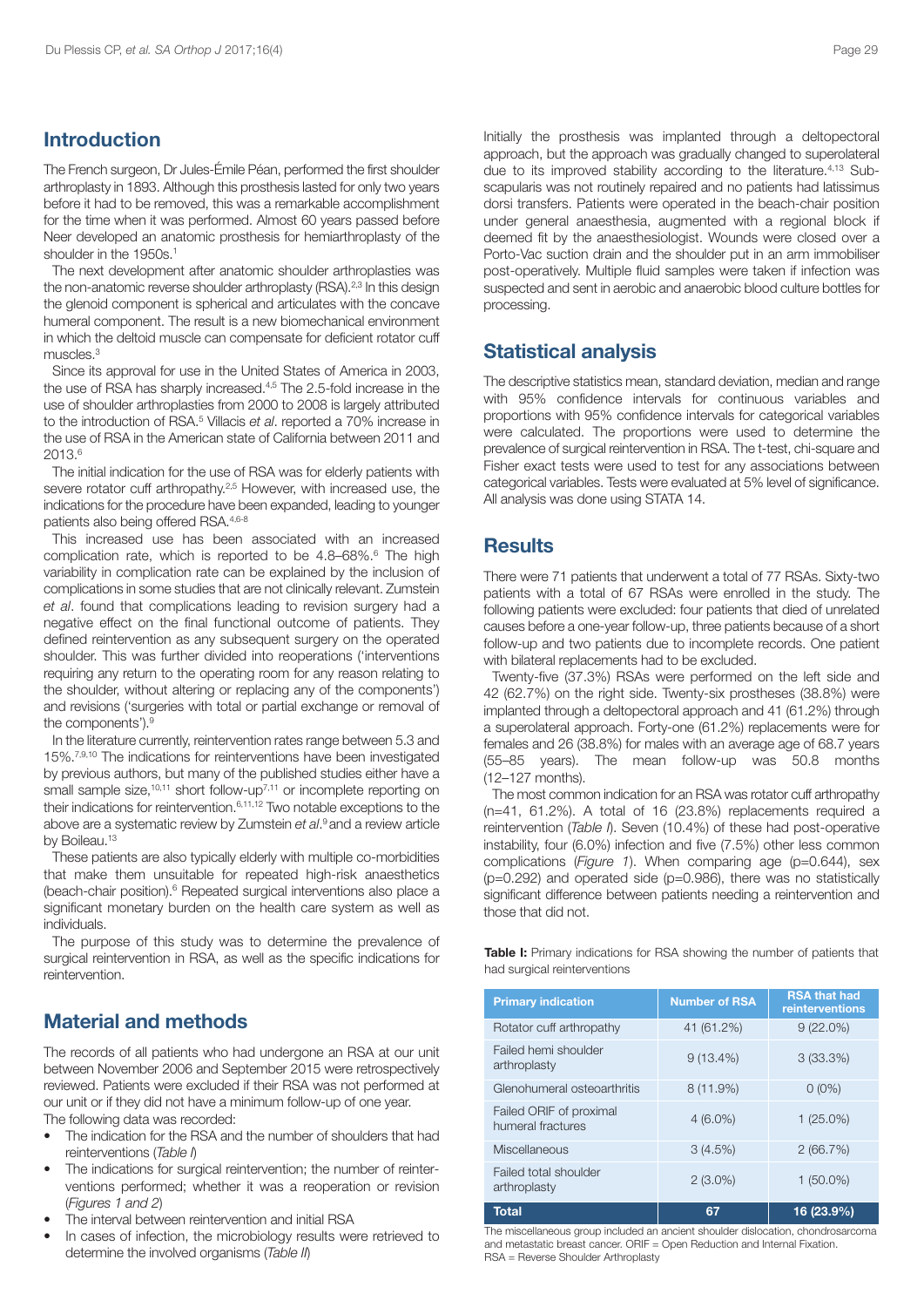

**Figure 1.** The indications for initial reintervention after RSA

\*Removal of a prominent screw used to ORIF a previous os acromiale now irritating the deltoid muscle and repair of a deltoid muscle tear



**Figure 2.** Total number of reinterventions required

\*Removal of a prominent screw used to ORIF a previous os acromiale now irritating the deltoid muscle and repair of a deltoid muscle tear

| <b>Pathogen</b>              | <b>No times</b><br><b>identified</b> | <b>No times</b><br>identified (%) | <b>Patients</b><br>identified (%) |
|------------------------------|--------------------------------------|-----------------------------------|-----------------------------------|
| Staphylococcus epididermidis | $\overline{4}$                       | 23.5                              | 50.0                              |
| Escherichia coli             | 3                                    | 17.6                              | 37.5                              |
| Staphylococcus aureus        | $\overline{2}$                       | 11.8                              | 25.0                              |
| Klebsiella pneumonia         | $\mathcal{P}$                        | 11.8                              | 25.0                              |
| Candida albicans             | $\overline{1}$                       | 5.9                               | 12.5                              |
| Streptococcus viridans       | 1                                    | 5.9                               | 12.5                              |
| Stenotrophomonas maltophilia | 1                                    | 5.9                               | 12.5                              |
| Pseudomonas aeruginosa       | $\overline{1}$                       | 5.9                               | 12.5                              |
| Enterobacter cloacae         | $\overline{1}$                       | 5.9                               | 12.5                              |
| Enterococcus faecium         |                                      | 5.9                               | 12.5                              |

**Table II:** Epidemiology of the infective organisms

More than one organism was identified in five patients (62.5%)

A total of 37 reinterventions were performed. Seventeen (45.9%) of these were for surgical-site infection and 14 (37.8%) for instability (*Figure 2*). The reinterventions were not adjusted for the number of times a specific shoulder had to go back to theatre.

Surgical reintervention was performed at a mean of 14.8 months (0–67 months). Six of the nine reinterventions that were performed within three months of surgery were for instability. Surgical-site infection (n=2) and haematoma formation (n=1) also occurred within three months of RSA. Surgical site infection (n=2), deltoid problems (n=2), periprosthetic fractures ( $n=1$ ), instability ( $n=1$ ) and implant failure ( $n=1$ ) occurred after three months.

Microscopy and culture results revealed a polymicrobial infection in four shoulders and monomicrobial infection in three shoulders. In one case no organism was identified, but this patient was on suppressive antibiotics for five weeks before revision. *Escherichia coli*, *Klebsiella pneumonia* and *Pseudomonas aeruginosa* were the only organisms that occurred in isolation. *Staphylococcus epididermidis* (n=4) was the most commonly isolated organism, followed by *E. coli* (n=3), *Staphylococcus aureus* (n=2), *K. pneumonia* (n=2) and a number of other pathogens (*Table II*).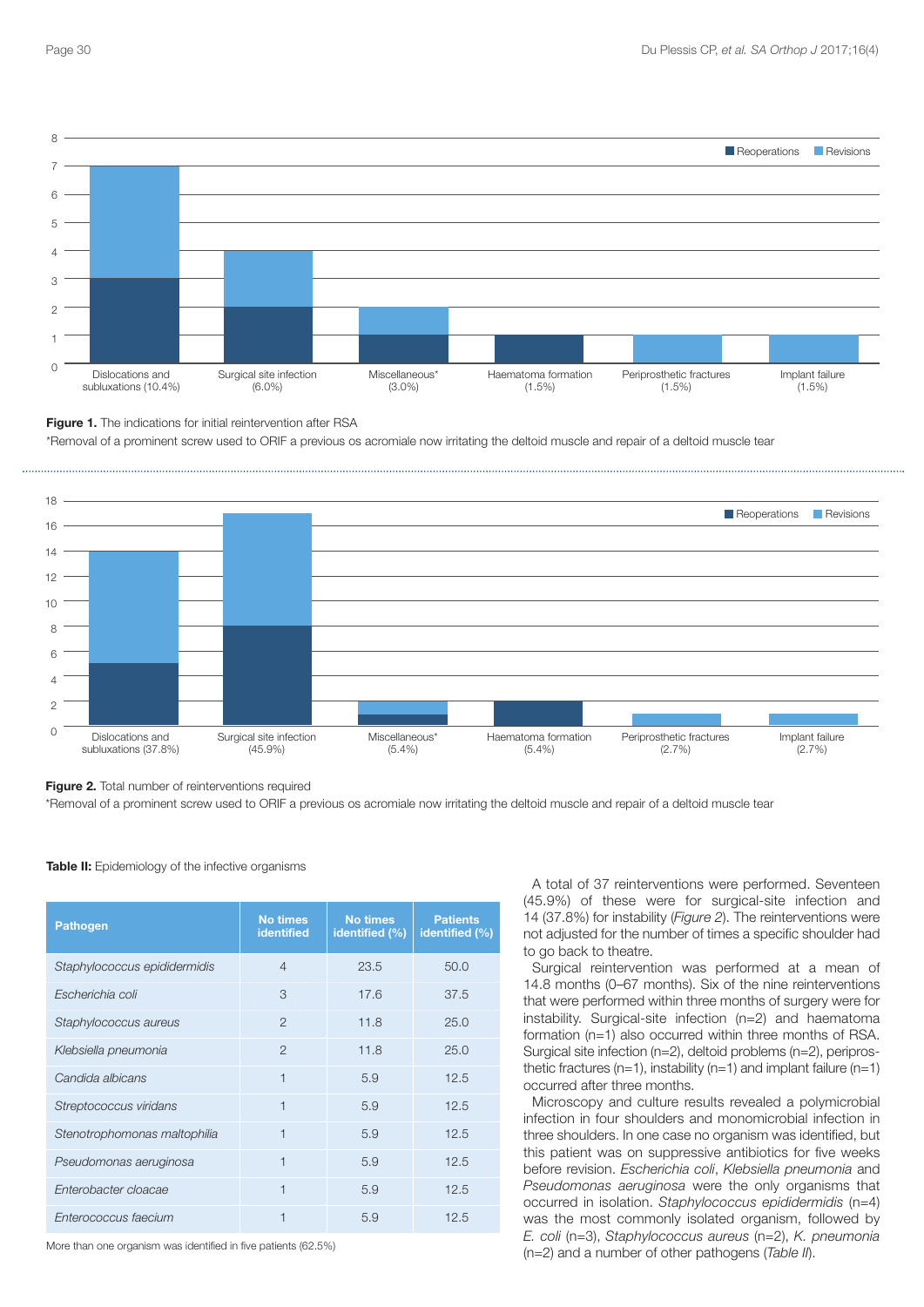### **Discussion**

RSA has gained in popularity over the last two decades. While it was originally indicated for patients with rotator cuff arthropathy, the indications have been expanded as it became more commonly used. Common indications are rotator cuff arthropathy (26.7–82.5%), glenohumeral osteoarthritis (25.1%), acute proximal humerus fractures (2.3–38.5%), revisions of hemi- or total shoulder arthroplasty (2.5–27.6%), rheumatoid arthritis (2.9–10%), failed open reduction and internal fixation (ORIF) of proximal humerus fractures (5.2%) and tumours (0.8%).<sup>4,6,7,9,10,12</sup> Similar indications for RSA as mentioned above were found in our cohort, with the exception of rheumatoid arthritis and acute proximal humerus fractures (*Table I*).

The complication rate was lowest if the indication for RSA was rotator cuff arthropathy or glenohumeral osteoarthritis (18.4%). When performed as a revision procedure for a failed arthroplasty, the complication rate increased to 36.4%. The highest complication rate (66.7%) occurred when RSA was performed for expanded indications, which were an ancient dislocation and tumour-related procedures *(Figure 3)*. Zumstein *et al*. found that the incidence of all kinds of complications increased from 28.7% for primary RSA to 65.7% for revision cases. <sup>9</sup> Similarly Russo *et al*. found an increase from 10.8% to 36.8%.<sup>12</sup> This suggests that, although RSA may be a useful method to treat complex shoulder problems, it should be utilised with care in these patients as the best outcomes are seen in patients with primary shoulder pathology.

Post-operative instability was the most common complication encountered at 10.4% and accounts for 43.8% of all complications. This supports previous findings with instability rates of between 2.4 and 31%. 4,9,13,14 Villacis *et al*. reported an early dislocation rate (before 90 days) of 1.8% with an increase to 5.5% at two years. 6

In the current study, it was found that dislocation is an early complication with 85.7% (6/7) of the cases presenting within three months of RSA primary surgery. At 66.7% (6/9) it was also the most common complication occurring within three months. Although there is an association between the deltopectoral approach and instability due to subscapularis muscle violation, it could not be confirmed (p=0.557). 4,13 Instability was found in 7.7% of shoulders operated through a deltopectoral approach, compared to 12.2% of those approached through the more commonly used superolateral incision. Technical errors during surgery explain why instability is more frequently an early complication. These include failure to restore adequate soft-tissue tension of the deltoid, incorrect position (version) of the prosthesis, excessive medialisation or inadequate diameter of the glenosphere and not removing tissues inferior to the glenosphere that can cause mechanical impingement. Additionally, failure to recognise and restore humeral and glenoid bone loss as well as not repairing the subscapularis muscle when possible may contribute to instability. 4,13 Meticulous detail to the above can help to reduce dislocation rates.

Fourteen (37.8%) of the reinterventions occurring in seven patients were for instability, indicating that this is a recurrent problem. This supports previous findings indicating that 38–59% of RSA shoulders will remain unstable after reduction.<sup>13</sup> The sample size was too small to determine a relationship between the indication for a RSA and instability.

Infection was the second most common complication in our cohort, initially affecting four (6.0%) RSAs and accounting for 25.0% of the complications. A further four cases developed infection after reintervention, two of which followed revisions for instability. One patient required six reinterventions for infection. This suggests that repeated surgeries as well as instability contribute to infection. Infection required the most reinterventions (45.9%), emphasising the difficulty in treating this complication. The post-operative infection rate is reported as 1–10% in the literature and up to 12% after revision surgery.<sup>4,9,13-16</sup> Risk factors for post-operative infection

 $\overline{R}$ 

**Figure 3.** 70-year-old female with chondrosarcoma of her right proximal humerus successfully treated with a RSA tumour prosthesis

are prior failed arthroplasty, multiple surgeries, age less than 65 years, instability, haematoma formation and inadequate dead space management. 4,15 Infection occurred at a mean of 22.1 months after RSA, suggesting it is a late complication. This is in keeping with trends seen in the literature where there is an increased incidence of infection after one year. 4,15,16 The late presentation may be explained by an unrecognised latent low-grade infection sustained during the primary or revision surgery. 4

The organism most commonly identified was *S. epididermidis* followed by *E. coli*, *S. aureus* and *K. pneumonia*. The most frequently identified bacteria causing infection after RSA in two recent studies were *Propionibacterium acnes, S. epididermidis* and *S. aureus*. 15,16 We encountered no cases of *P. acnes*. This may be due to our local pathogen profile or the prolonged culture that is needed to detect *P. acnes*. 4,15

Infection can be avoided by pre-operative chlorhexidine body washes, administrating adequate prophylactic antibiotics within one hour of surgery, using antibiotic-impregnated cement, atraumatic soft-tissue handling and by placing drains to manage the dead space left by the removal of the rotator cuff. <sup>4</sup> Despite all these precautions it must be realised that the elderly population are often poor hosts due to their medical co-morbidities, nutritional status and often very advanced age. This predisposes them to a higher risk of infection. 17

Instability and infection combined accounted for 11 (68.8%) of the patients that required reintervention and 31 (83.8%) of all the reinterventions that were performed, often requiring multiple procedures in the same patient. Periprosthetic fractures, implant failure and haematoma formation that reportedly accounts for 1.4–4.0%, 1.8–29% and 2–3% of complications respectively, were rare in the sample group.<sup>9,12-14</sup> Deltoid problems consisted of a prominent screw after a previous os acromiale ORIF irritating the deltoid muscle, necessitating removal, and a tear in the deltoid muscle requiring repair due to persistent pain. Deltoid injury is a rare complication, accounting for 0.9% of all complications. 13

The pricing of prostheses is one of the big cost drivers in arthroplasty surgery. Revision surgery requires component exchange, and accounted for 21 (56.8%) of the reinterventions performed, indicating the monetary burden on the health care system.